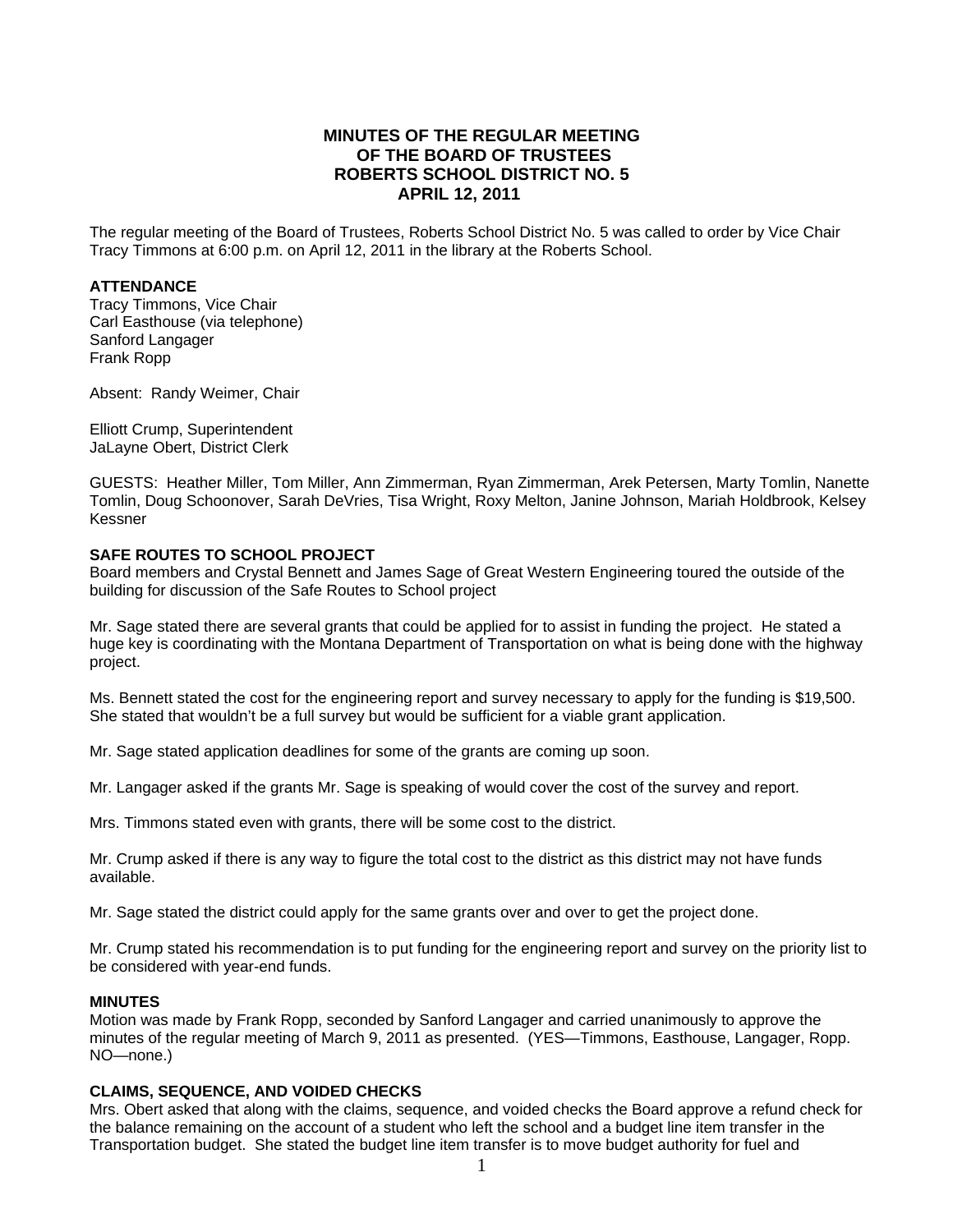replacement equipment to the bus maintenance line item. She stated the transfer is just within the fund and has no overall effect on the total of the budget.

Motion was made by Sanford Langager, seconded by Frank Ropp and carried unanimously to approve the claims, sequence, and voided checks for April, 2011, as presented as well as the refund check and budget line item transfer. (YES—Timmons, Easthouse, Langager, Ropp. NO—none).

### **CONSIGNMENT SALE REQUEST**

Roxy Melton stated some of the sports parents were talking about the cost of shoes for sports and decided some of them should be recycled. She stated they would like to have a consignment sale in August before school starts and asked if the Board would allow it to be held in one of the gyms.

Mr. Langager stated it sound like an excellent idea.

Mr. Crump stated he'll get together with Mrs. Melton and bring a date and time back to the Board.

## **STUDENT REPORT**

Kelsey Kessner reported on the following events taking place at the school:

- 1. April ski day was well attended
- 2. Seven BPA participants will be going to nationals
- 3. Jordyn Croft and Kelsey Kessner participated in the Treasure State games with George Nelson and Jené Reinhardt coaching
- 4. Shakespeare Days Students watched a play and participated in workshops
- 5. Honor Society Induction Seven students were inducted into Honor Society
- 6. Spring Music Festival Band received superior ratings from both judges and on sight reading
- 7. Track has started
- 8. Donkey Basketball drew a big crowd
- 9. Prom was a blast
- 10. Teen Dating Violence Prevention Summit was held in Red Lodge
- 11. Senior Trip is next week
- 12. Student Council assisted parents with school computer programs at parent/teacher conferences

Ms. Kessner stated she and Jacob Miller each received a \$300 scholarship for BPA.

Mr. Ropp asked how the fundraising for the BPA national trip is going. Mr. Crump stated he would look into it.

## **TEACHER REPORTS**

Nanette Tomlin and Doug Schoonover presented teacher reports for the month.

Mrs. Tomlin stated a new reading series was purchased for K-1 last year and she really likes. She stated she also includes the Spalding series for phonics and students are really connecting with the series.

Mrs. Tomlin stated she is currently doing a farm/ranch unit and will be visiting a working ranch and also planting seeds. She added her class uses the Saxon curriculum for math and it includes many hand-on activities.

Mrs. Tomlin stated she has a great class and it has been wonderful to watch their confidence grow.

Mr. Crump stated the reading series that was purchased for kindergarten and first grade is the series we're looking at to purchase for the second and third grades.

Mrs. Timmons asked Mrs. Tomlin how she gauges the children's growth.

Mrs. Tomlin stated everyone grows at their own rate and some are faster than others.

Mr. Langager asked if the Promethean board would be a good learning tool for kindergarten. Mrs. Tomlin stated she felt it would be very useful.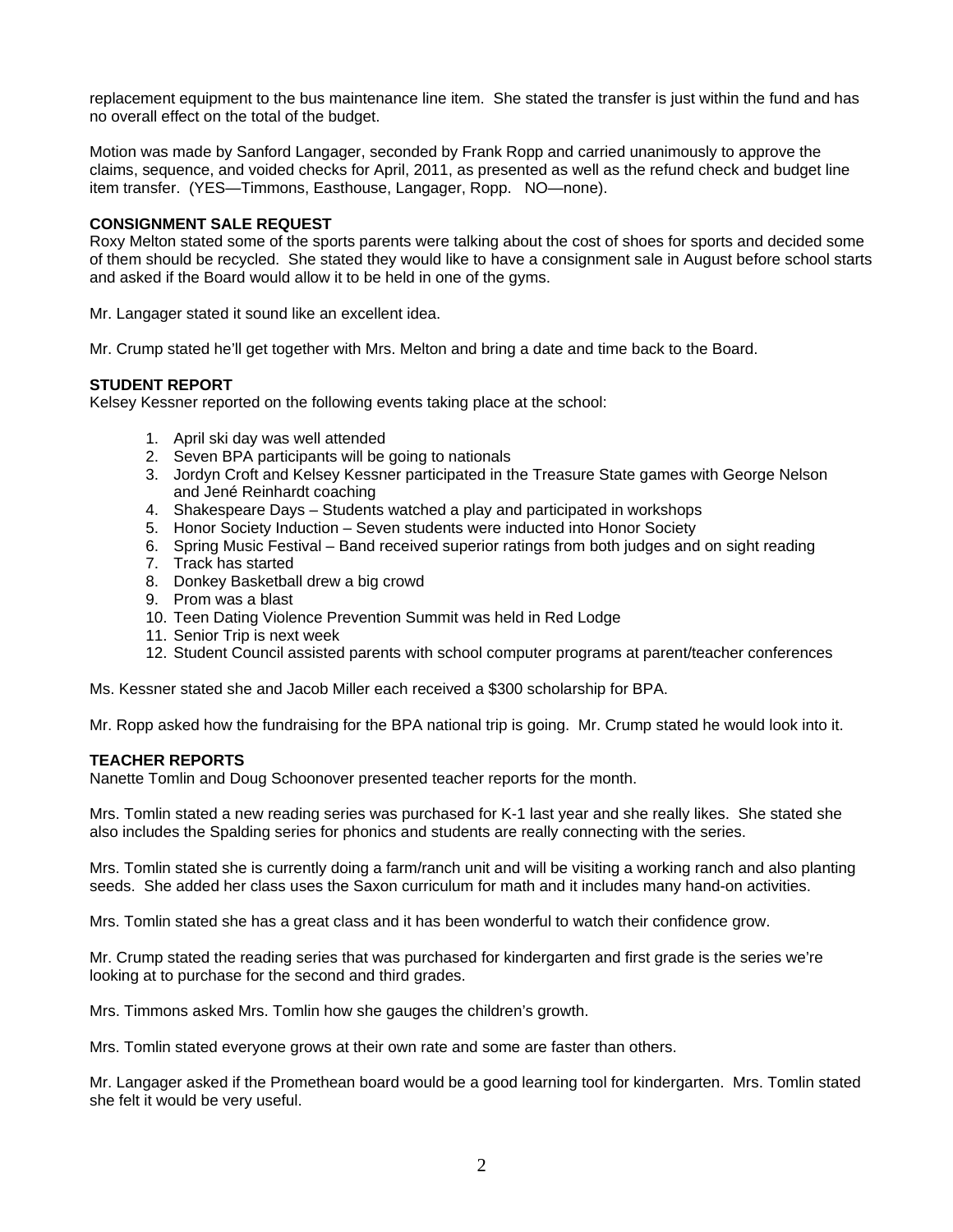Mr. Easthouse stated he is really impressed with the Promethean boards and asked for difference in those and the SmartBoards.

Mr. Crump stated the SmartBoard is more designed for business and the Promethean boards are geared more toward schools.

Mrs. Timmons asked if Mrs. Tomlin has any discipline or respect problems in her classroom.

Mrs. Tomlin stated she did this year and one student is on a behavior plan.

Mr. Schoonover stated this has been a pretty normal year in the English department with concentration on grammar and literature. He stated he would like to hit grammar a little harder in the seventh and eighth grades so it doesn't have to be hit so hard at the junior and senior level as retention for the students is a problem.

Mr. Schoonover stated one reason he left West Virginia is they have no idea what discipline is and one reason he came back to Roberts is there are no serious discipline problems.

Mr. Schoonover stated the juniors recently took the MUS writing assessment but we haven't gotten the results back yet. He stated the standardized testing being done in the United States right now really isn't all that informative as we test 100% of our students and other countries don't.

Mr. Schoonover stated our students in Roberts are getting a pretty good education and we have a good staff here. He added our students spend too much time out of the classroom and that hurts the continuity of what teachers are trying to teach.

Mrs. Timmons asked if he's getting through the curriculum. Mr. Schoonover stated he's hitting the basics.

Mr. Langager stated outside activities are nice but we need to remember the reason the students are here.

Mr. Easthouse stated he sat in on some classes last week with Mr. Schoonover and Mrs. Tomlin and thanked them for their work.

### **PERSONNEL**

ASSISTANT TRACK COACH -- Mr. Crump stated we need one more assistant coach for track and his recommendation is to hire Kyle Neibauer for the position.

Motion was made by Frank Ropp, seconded by Carl Easthouse and carried unanimously to hire Kyle Neibauer for the assistant track coaching position. (YES—Timmons, Easthouse, Langager, Ropp. NO—none).

RESIGNATION – Mr. Crump stated he received a letter of resignation from Doug Andersen who has taken a teaching position in Park City.

Motion was made by Sanford Langager, seconded by Frank Ropp and carried unanimously to accept the letter of resignation from Doug Andersen. (YES—Timmons, Easthouse, Langager, Ropp. NO—none).

Mr. Crump stated he will be posting the position for a business teacher.

RECOMMENDATIONS FOR TENURED TEACHERS – Mr. Crump stated he is recommending the renewal of contracts for the following tenured teachers for the 2011-2012 school year:

Mary Allen Annette Hart Deborah Hill J.D. Jones Julie Jones Stacie Nardinger George Nelson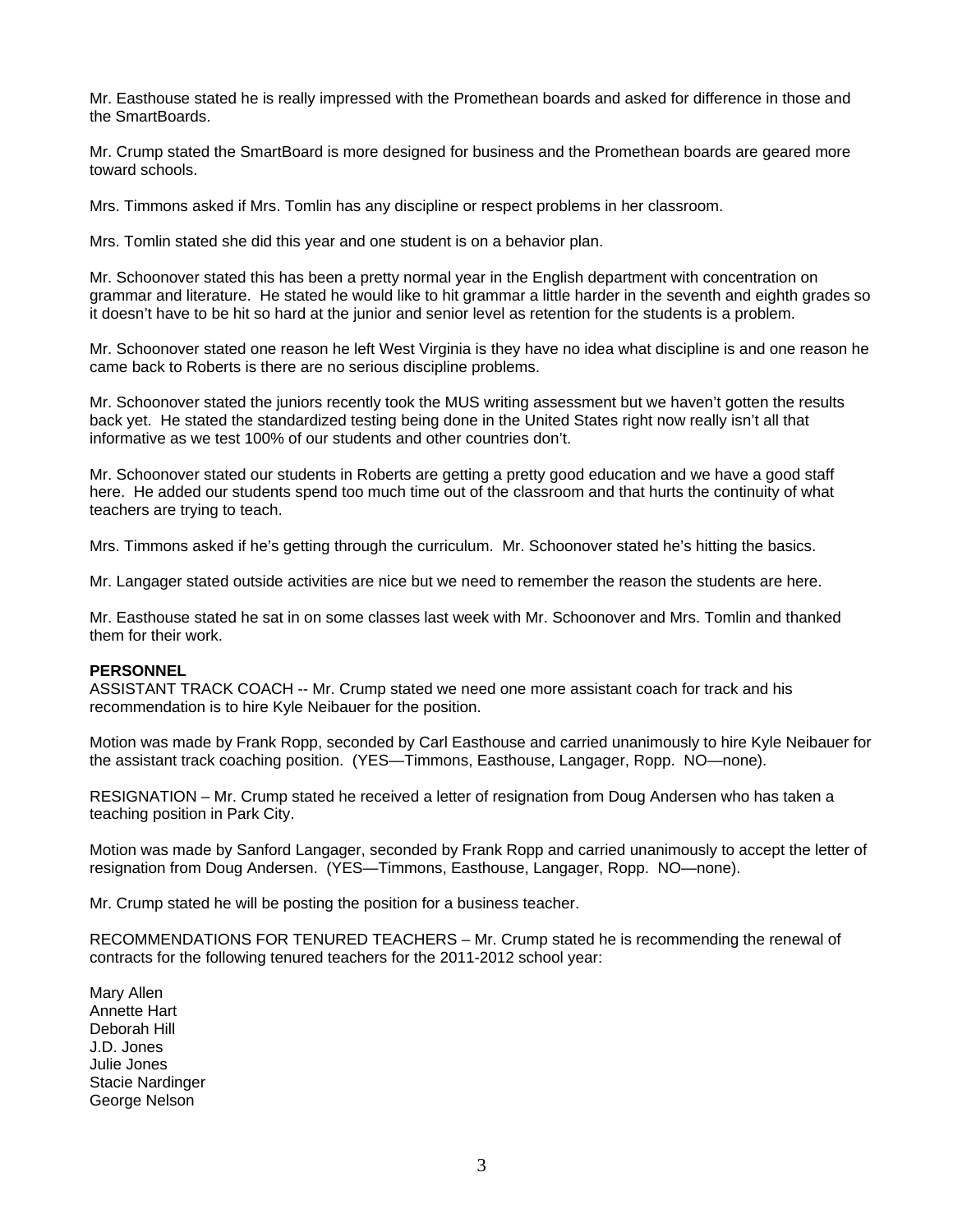Motion was made by Frank Ropp, seconded by Sanford Langager and carried unanimously to approve renewal of contracts for tenured teachers Mary Allen, Annette Hart, Deborah Hill, J.D. Jones, Julie Jones, Stacie Nardinger, and George Nelson. (YES—Timmons, Easthouse, Langager, Ropp. NO—none). RECOMMENDATIONS FOR TENURE – Mr. Crump stated he is recommending the granting of tenure and renewal of contract for Nanette Tomlin for the 2011-2012 school year.

Motion was made by Sanford Langager, seconded by Frank Ropp and carried to approve the granting of tenure and renewal of contract for Nanette Tomlin for the 2011-2012 school year. (YES—Timmons, Langager, Ropp. NO—Easthouse).

Mr. Crump stated he is recommending the granting of tenure and renewal of contract for Rezina Zeiler for the 2011-2012 school year.

Motion was made by Frank Ropp, seconded by Carl Easthouse and carried unanimously to approve the granting of tenure and renewal of contract for Rezina Zeiler for the 2011-2012 school year. (YES—Timmons, Easthouse, Langager, Ropp. NO—none).

Mr. Crump stated he is recommending the granting of tenure and renewal of contract for the 2011-2012 school for Ward Braten.

Motion was made by Carl Easthouse, seconded by Sanford Langager and carried unanimously to approve the granting of tenure and renewal of contract for Ward Braten. (YES—Timmons, Easthouse, Langager, Ropp. NO—none).

RECOMMENDATIONS FOR NON-TENURED STAFF – Mr. Crump stated he is recommending the renewal of contract for the 2011-2012 school year for Kristina Aschim.

Motion was made by Frank Ropp, seconded by Carl Easthouse and carried unanimously to approve renewal of contract for the 2011-2012 school year for Kristina Aschim. (YES—Timmons, Easthouse, Langager, Ropp. NO—none).

Mr. Crump stated he is recommending the renewal of contract for the 2011-2012 school year for Jené Reinhardt.

Motion was made by Sanford Langager, carried by Carl Easthouse and carried unanimously to approve renewal of contract for the 2011-2012 school year for Jené Reinhardt. (YES—Timmons, Easthouse, Langager, Ropp. NO—none).

Mr. Crump stated he is recommending the renewal of contract for the 2011-2012 school year for Doug Schoonover.

Motion was made by Frank Ropp, seconded by Sanford Langager and carried unanimously to approve renewal of contract for the 2011-2012 school year for Doug Schoonover. (YES—Timmons, Easthouse, Langager, Ropp. NO—none).

Mr. Crump stated he is recommending the renewal of contract for the 2011-2012 school year for Crystal Wright.

Motion was made by Sanford Langager, seconded by Carl Easthouse and carried unanimously to approve the renewal of contract for the 2011-2012 school year for Crystal Wright. (YES—Timmons, Easthouse, Langager, Ropp. NO—none).

## **NEW BUSINESS**

SAFE ROUTES TO SCHOOL – Mr. Crump stated he is recommending putting the funding for the engineering survey and report for the Safe Routes to School project on the priority list for year-end funding.

Mrs. Timmons stated the Safe Routes to School project could possibly help the district deal with the traffic congestion and water run-off problems at the same but the first step in applying for the funding would be to have an engineering report and survey done. She stated this type planning is important in preparing for the Montana Department of Transportation project on the highway.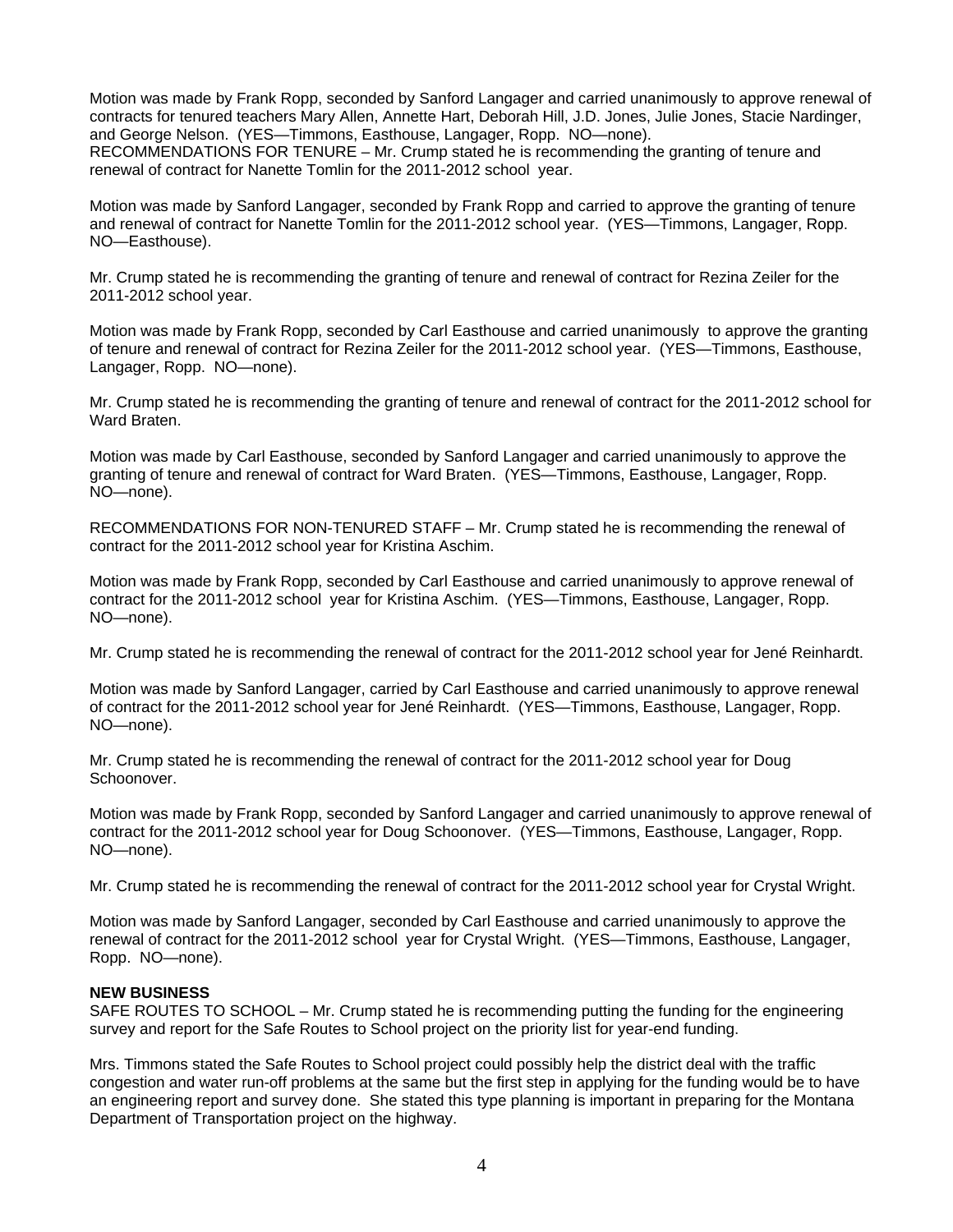Mr. Crump stated we hope to convince the highway department to revise the highway crossing so the students aren't down in the ditch.

Mrs. Timmons stated the input period for Roberts will begin after construction in Red Lodge begins.

BRICK PROJECT – Mr. Crump stated he received a bid from Petersen Building, Inc. to repair the bricks on three sides of the old portion of the building. He stated a bid was received last year but was only to repair one side.

Arek Petersen stated the project is about a month's work for four men and that is how he based his bid. He stated most of the work is cosmetic and entails filling the holes in the bricks, caulking and sealing.

Mrs. Timmons stated we need to be sure to stabilize the entryway.

Mr. Petersen stated that is usually more of a moisture problem and we may need to install a cap to prevent further deterioration or use some flashing.

Mr. Crump stated he is recommending this project be added to the priority list for year-end funds.

SUMMER SCHOOL – Mr. Crump stated we may have some students whose IEP's call for summer school and Mrs. Wright would be interested in running that again. He added we'll be doing some testing before and after spring break to determine the numbers.

GYM FLOOR RE-COAT SERVICE – Mr. Crump stated he is recommending approval of the bid from Bruco, Inc. in the total amount of \$6,039.62 (\$3802.66 for new gym, \$2236.96 for old gym) for re-surfacing the gym floors.

Motion was made by Frank Ropp, seconded by Sanford Langager and carried unanimously to approve the bid from Bruco, Inc. for resurfacing the gym floors in the amount of \$6039.62. (YES—Timmons, Easthouse, Langager, Ropp. NO—none).

PERSONNEL POLICY FIRST READING – Mr. Crump presented a policy on Personal Conduct to the Board for consideration. Following discussion by the Board resulting in no revisions to the draft, Mr. Crump stated it will be brought back for second reading next month. (See attachment A.)

NEXT YEAR'S CALENDAR – Mr. Crump presented the Board with a proposed copy of next year's calendar for consideration and input. He stated the calendar starts the year with PIR days on August 26 and August 29, first day of school on August 30, school end date of June 1 and teachers' final day on June 4, 2012. He stated the calendar contains 170 school days and 7 PIR days.

Mrs. Timmons asked when the fall sports season begins. Mr. Crump stated it begins on August 15, 2011 and we may want to look at starting the junior high season before the start date of school.

Mr. Langager asked if the proposed calendar contains two parent-teacher conferences. Mr. Crump stated it does.

Mrs. Timmons stated the calendar goes to the teachers next for their input. She added the number one priority is to keep the students in the classroom.

TECHNOLOGY – Mr. Crump stated the district purchased five more laptops for student use and two more for teachers. He stated the laptops for students are already in use. He added five more document cameras were purchased and two have been installed with the other three waiting for Promethean boards.

Mr. Crump stated he received a bid for staff professional development on the Promethean board and another bid for eight more boards. He stated he is recommending placing the bid for eight boards on the year-end priority list and purchasing the professional development immediately.

Mrs. Timmons asked if we'll also need additional computers to run the Promethean boards.

Mr. Crump stated he would have the computer technician look into that item.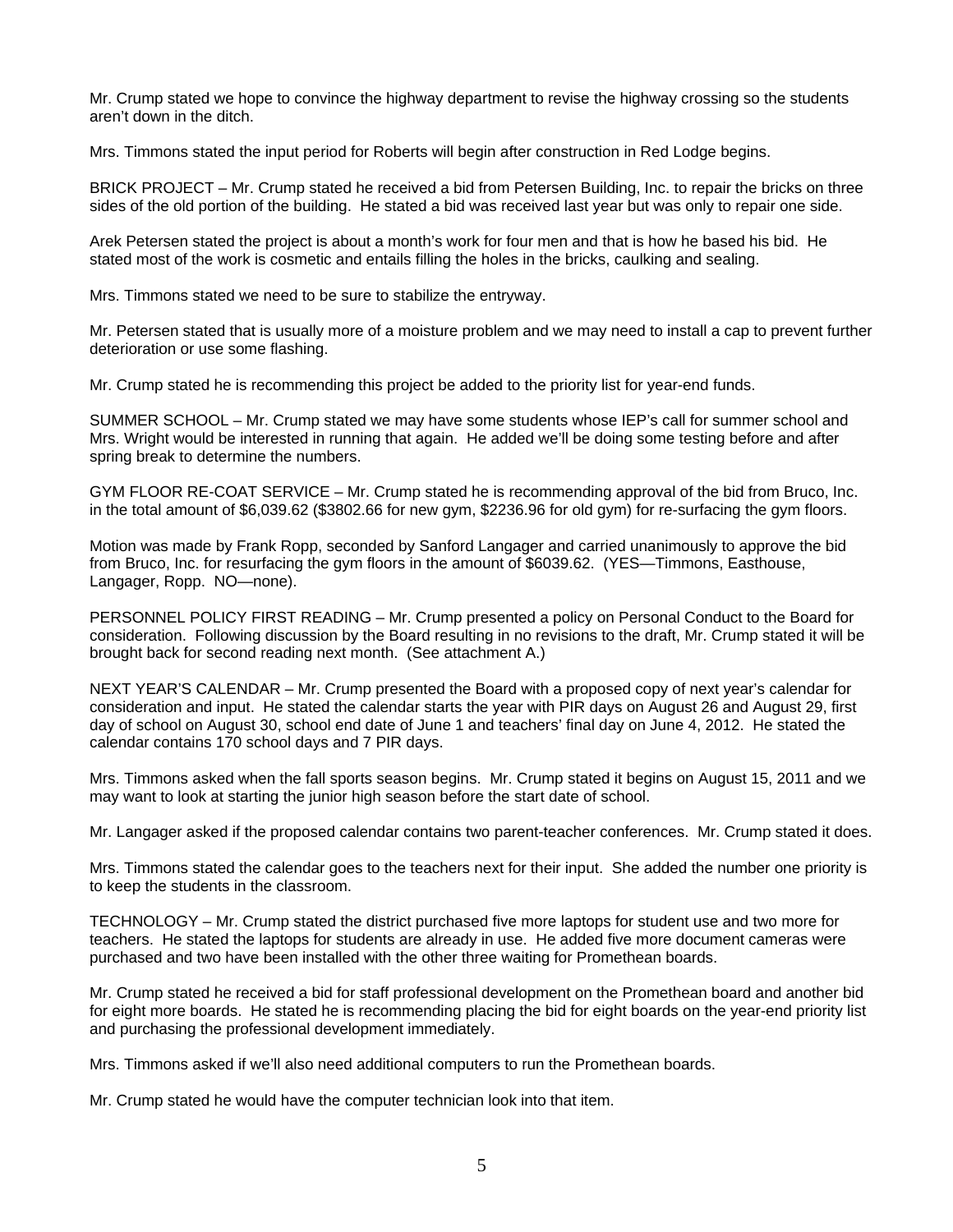Mr. Crump stated he also put a grant proposal together for two mobile labs to submit to Beartooth Electric. He stated both our computer labs are in constant use and these two labs would be mobile, one for the elementary and one for the high school. He stated as we move to doing more on-line classes, these labs will be very beneficial.

Motion was made by Frank Ropp, seconded by Sanford Langager and carried unanimously to approve the expenditure of \$2919.00 for staff professional development on the Promethean board. (YES—Timmons, Easthouse, Langager, Ropp. NO—none).

STUDENT INFORMATION REVISION/NEW CONSENT FORM – Mr. Crump stated he made some revisions to the Student Information/Consent form used by the school. He stated internet use is covered in the handbook so doesn't need to be an individual sign-off, he redid some of the wording in the F.E.R.P.A. section and included the school website, and added a parent consent form to conduct hearing and vision screening. He recommended approval of the revised form for use in the next school year.

Motion was made by Sanford Langager, seconded by Carl Easthouse and carried unanimously to approve the revised Student Information/Consent form for the 2011-2012 school year. (YES—Timmons, Easthouse, Langager, Ropp. NO—none).

TEACHER NEGOTIATIONS – Mr. Crump stated the teachers have requested the opening of contract and stipend negotiations.

Mr. Ropp stated he and Mrs. Timmons will serve as the Board negotiators but the entire Board needs to work on what will be presented to the teachers.

It was determined Mr. Crump will work with the Board to determine what to include on the stipend schedule.

Mrs. Timmons asked if Mr. Crump could get the compressed schedules he presented earlier in the year to the Board.

### **OLD BUSINESS**

HEATING SYSTEM – Mr. Crump stated there are some seals in the heating system that need to be redone and he will be getting some bids for that project.

SNOW CREST – Mr. Crump stated it is time to renew the contract with Snow Crest for the monitoring of chemicals in the boiler. He added the contract does contain an increase of \$84 per year but recommended the Board approve the contract.

Mrs. Timmons asked if there is someone on staff who could monitor the chemicals. Mr. Easthouse stated it is far easier to have Snow Crest do it.

Motion was made by Frank Ropp, seconded by Sanford Langager and carried unanimously to approve the yearly contract with Snow Crest for chemical monitoring in the boiler for \$142.00 per month. (YES—Timmons, Easthouse, Langager, Ropp. NO—none).

#### **SUPERINTENDENT REPORT**

SUPERINTENDENT SCHEDULE – Mr. Crump stated he will be on vacation April 21 and 22, 2011.

Mr. Crump stated in looking to the summer, he would like to have Mrs. Langager work through the end of June and begin again at the start of August.

Mrs. Timmons stated that sounds like a good idea.

LEGISLATURE UPDATE – Mr. Crump reported we still have no final information from the legislature.

COURSE ADDITIONS – Mr. Crump stated he would like approval to add the following four new courses to the schedule next year:

1. Montana Wildlife – Elective for juniors and seniors taught by Mr. Jones